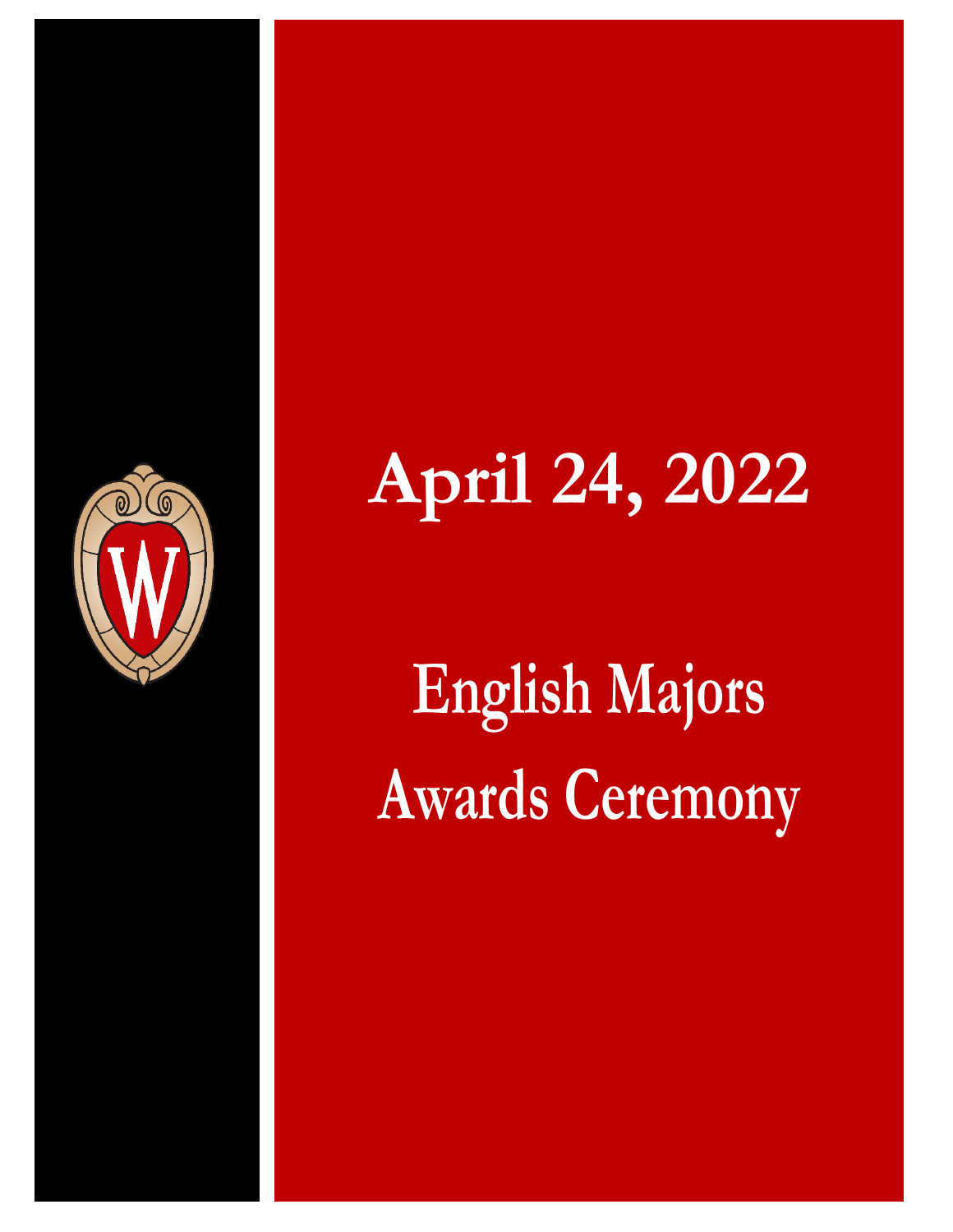## **Sunday, April 24, 2022 Alumni Room, Pyle Center 4:00-5:30PM**

## **Ceremony Program**

**Welcome and Opening Remarks** Anja Wanner Enid H. Anderson Professor of English and Department Chair

### **Remarks from the Director of Ceremonies**

David Zimmerman Elizabeth Ritzmann Professor of English and Director of Undergraduate Studies

## **Presentation of Scholarship and Writing Prize Recipients**

**Recognition of the Early Career Alumni Award Recipients**

**Presentation of the Distinguished Alumni Award**

**Closing Remarks** 

**Reception**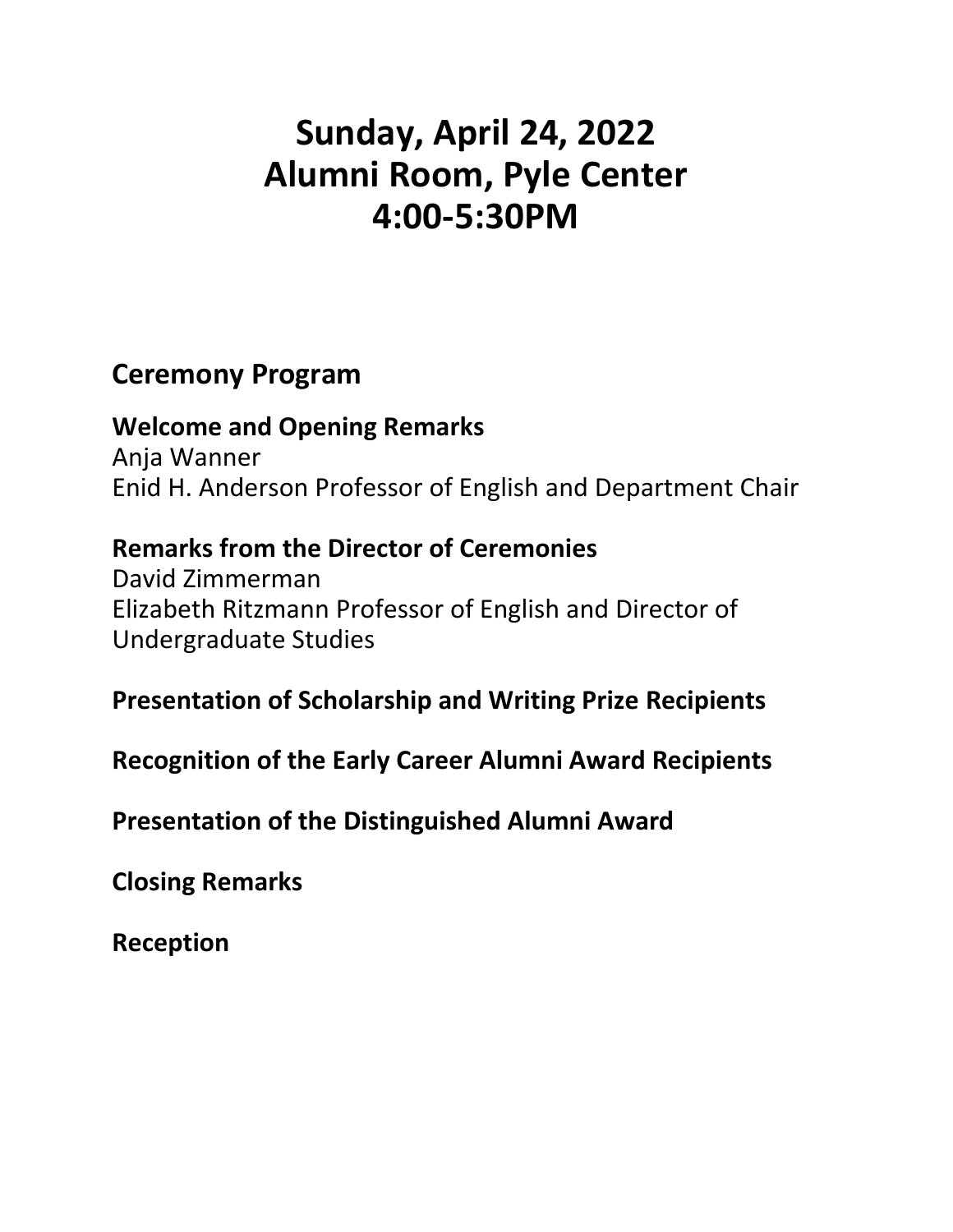## **\*\*WRITING PRIZES\*\***

#### **The William F. Vilas Prizes**

These prizes were established by Anna M. Vilas in 1912 and are awarded each year for the two best expository essays written by undergraduates in an upperlevel English courses

**Recipient:** Cole Roecker **Essay:** "Singing Out of Time: Avian Atemporality in Medieval and Nineteenth-Century Texts" **Instructor:** Professor Lisa Cooper

**Recipient**: Samuel Wood

**Essay:** "When Conquering a New World: English Colonial Imagination and Critique in Margaret Cavendish's *The Blazing World*" **Instructor:** Professor Karen Britland

**McMynn Williams Digital Media Prize**

This prize recognizes the outstanding use of digital media to express ideas in unique ways, to re-imagine the work of English studies in English classes, and to take advantage of the affordances of emerging media. Projects winning this award demonstrate an understanding of how digital media allow for novel modes of expression, communication, and persuasion.

**Recipient**: Holly Puza

**Project:** "Musical Reflections Concerning the Loss of Self and Complexities of Re-Discovery"

**Instructor:** Professor Kristina Huang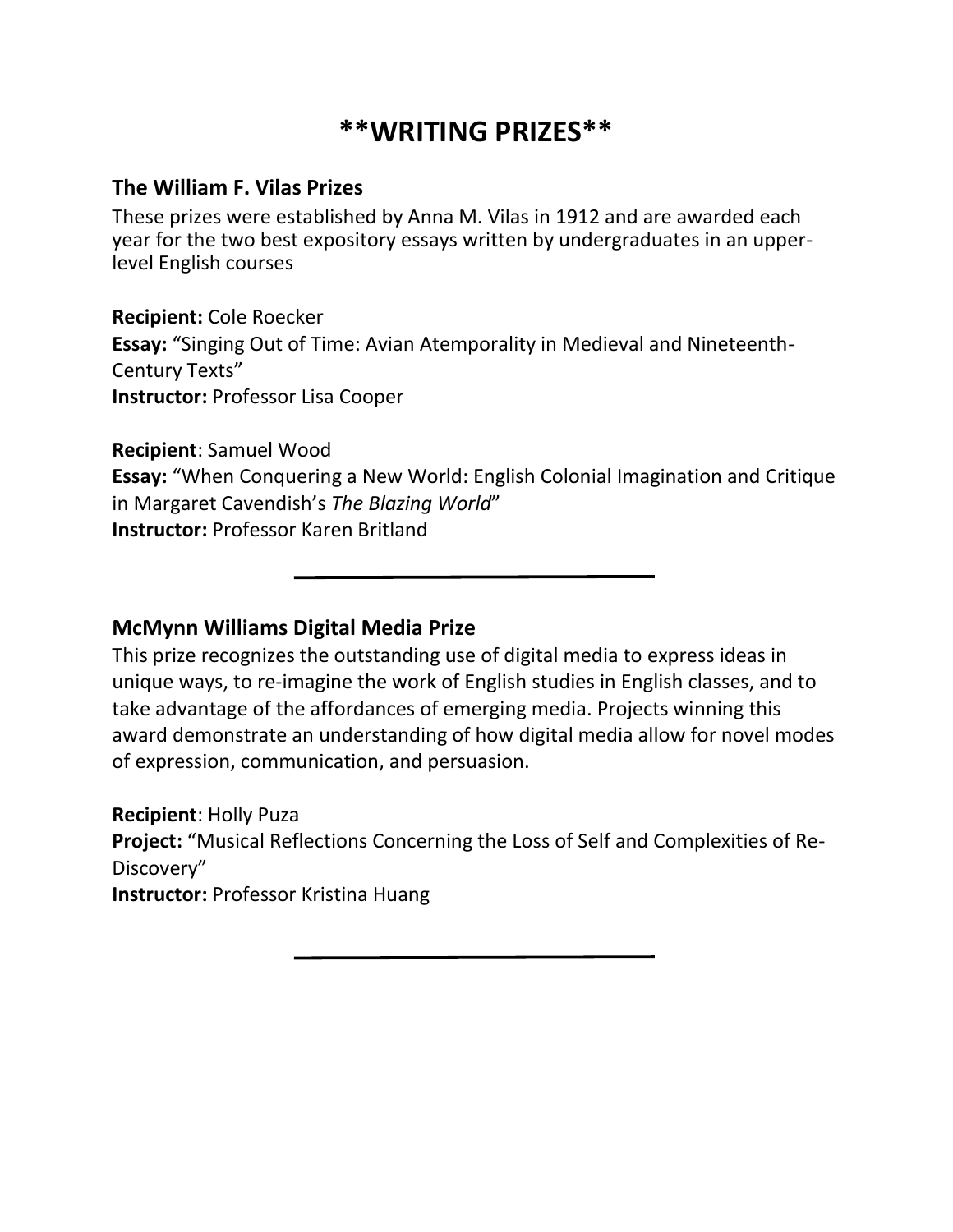#### **James T. Lewis Prizes**

These prizes were established in 1968 and awarded annually for the two best essays written by first-year students in an English Department course.

**Recipient:** Sarah Heywood **Essay:** "Beauty is Natural" **Instructor:** Karen Best

**Recipient:** Olivia Polich **Essay:** "The Child Behind the Cell" **Instructor:** Josh Kalscheur

#### **Standish Henning Shakespeare Prize**

This prize was established by Professor Andrew Weiner (emeritus) in recognition of his teacher and colleague Professor Standish Henning (emeritus). The prize is awarded for the best essay written by an undergraduate in one of the English Department's upper-level Shakespeare courses.

**Recipient**: Carsyn Barber **Essay:** "Adriana Uses Public Economy as Private Revenge" **Instructor:** Dr. Joseph Bowling

**Honorable Mention Recipient**: Sarah Egan **Essay**: "Temporal Dimensions Present Within Shakespeare's *As You Like It* and *Twelfth Night*" **Instructor:** Professor Richard Begam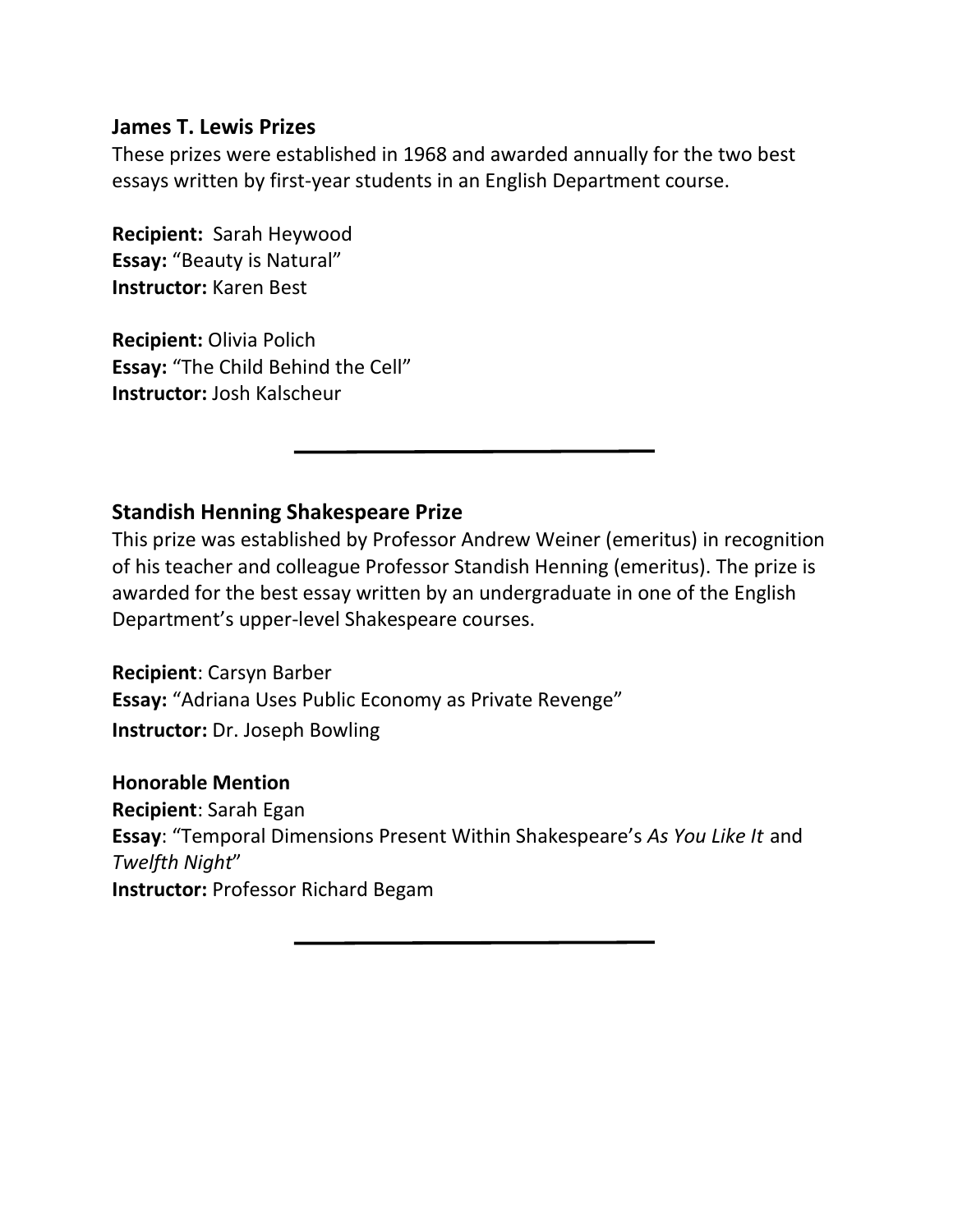#### **McMynn Williams Data Analysis Prize**

This prize is awarded for an outstanding written project based on the collection and analysis of original data in an upper-level English major course.

#### **Recipient**: Jett Bailey

**Essay:** "The Implications of Formerly Homeschooled Students' Pre-College Writing Experiences on Collegiate Writing Center Practices" **Instructor:** Brenna Swift, Assistant Director, Writing Fellows Program

#### **Mary Ellen Williams Golby Writing Prize**

This prize is awarded for the best essay or project by a female English major that focuses on social justice, antiracism, or anti-ableism. The essay or project must be from a UW-Madison English course.

**Recipient**: Dana Craig **Essay:** "Linguistic Profiling Evidence: Setting a Legal Standard" **Instructor:** Professor Tom Purnell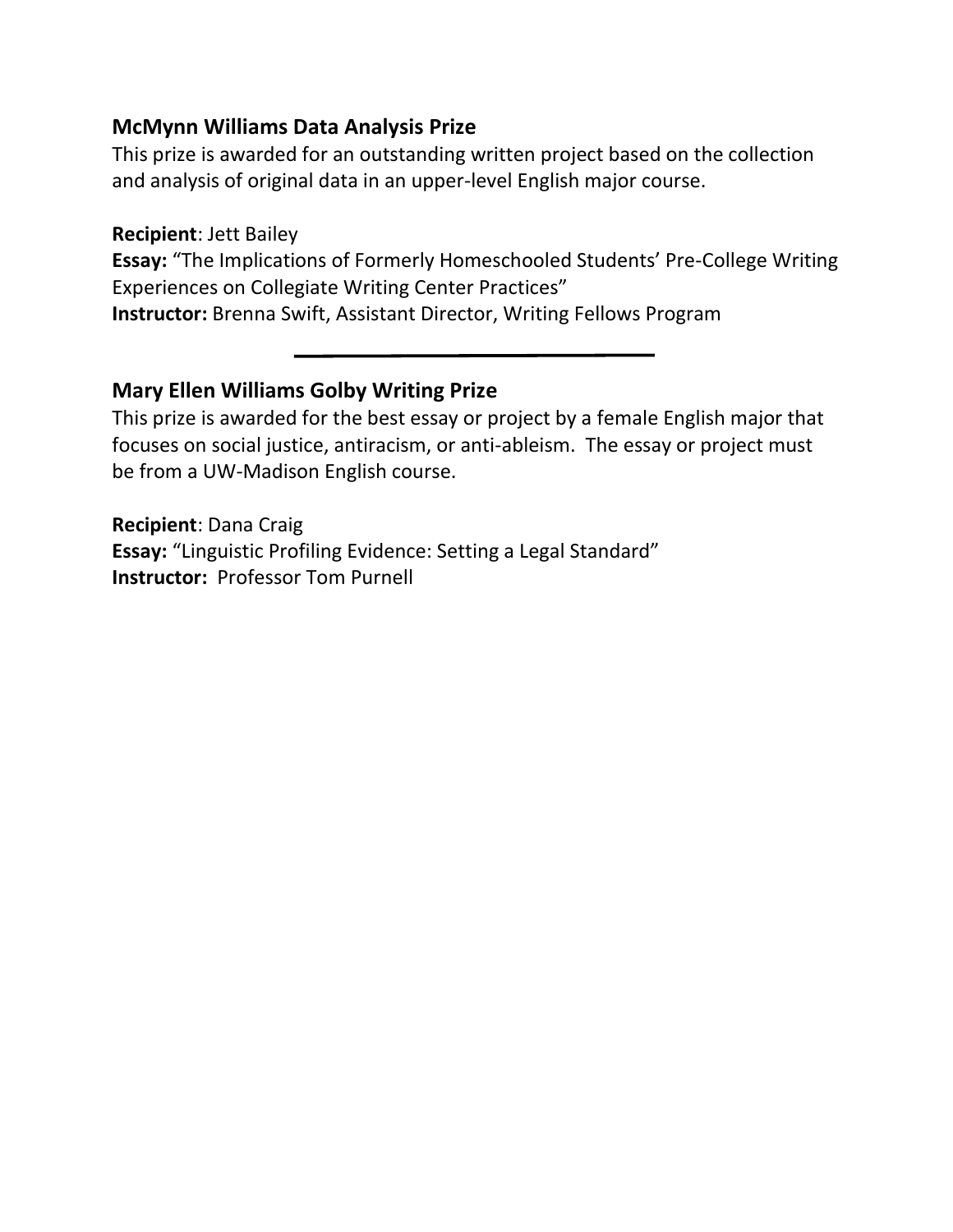## **\*\*SCHOLARSHIPS & AWARDS\*\***

#### **The Helen C. White Award**

This award is presented to senior women majoring in the Humanities who exemplify the sterling character of Helen C. White, a great teacher and scholar in the Department of English at the University of Wisconsin, on the basis of academic standing and a deep interest in the life of the community. Donor Ineva Baldwin felt that recipients should have demonstrated their interest in sharing their humanistic culture with their families and community.

**Recipient:** Amanda Jentsch

#### **The Dorothy Classen Urish Scholarship**

This scholarship was established by Jack Urish, a former English major at UW-Madison, in honor of his mother Dorothy, who was an English teacher in Stoughton, WI. The donor wishes to offer financial support toward the academic success of a senior English major.

**Recipient:** Austin Kiesow

#### **Helen Black Bennett Memorial Scholarship**

This award was established by the donor, Penelope G. Sticha, in honor of her mother, Helen, in 1994.

**Recipient:** Samuel Wood

#### **English Undergraduate Scholarships**

This scholarship provides financial assistance to deserving undergraduate English majors. Thanks to the generosity of Thomas Johnson '73 and Barbara Johnson, the English Department has provided scholarships to students through this fund since 2014.

**Recipient:** Dana Craig

**Recipient:** Kelley Schlise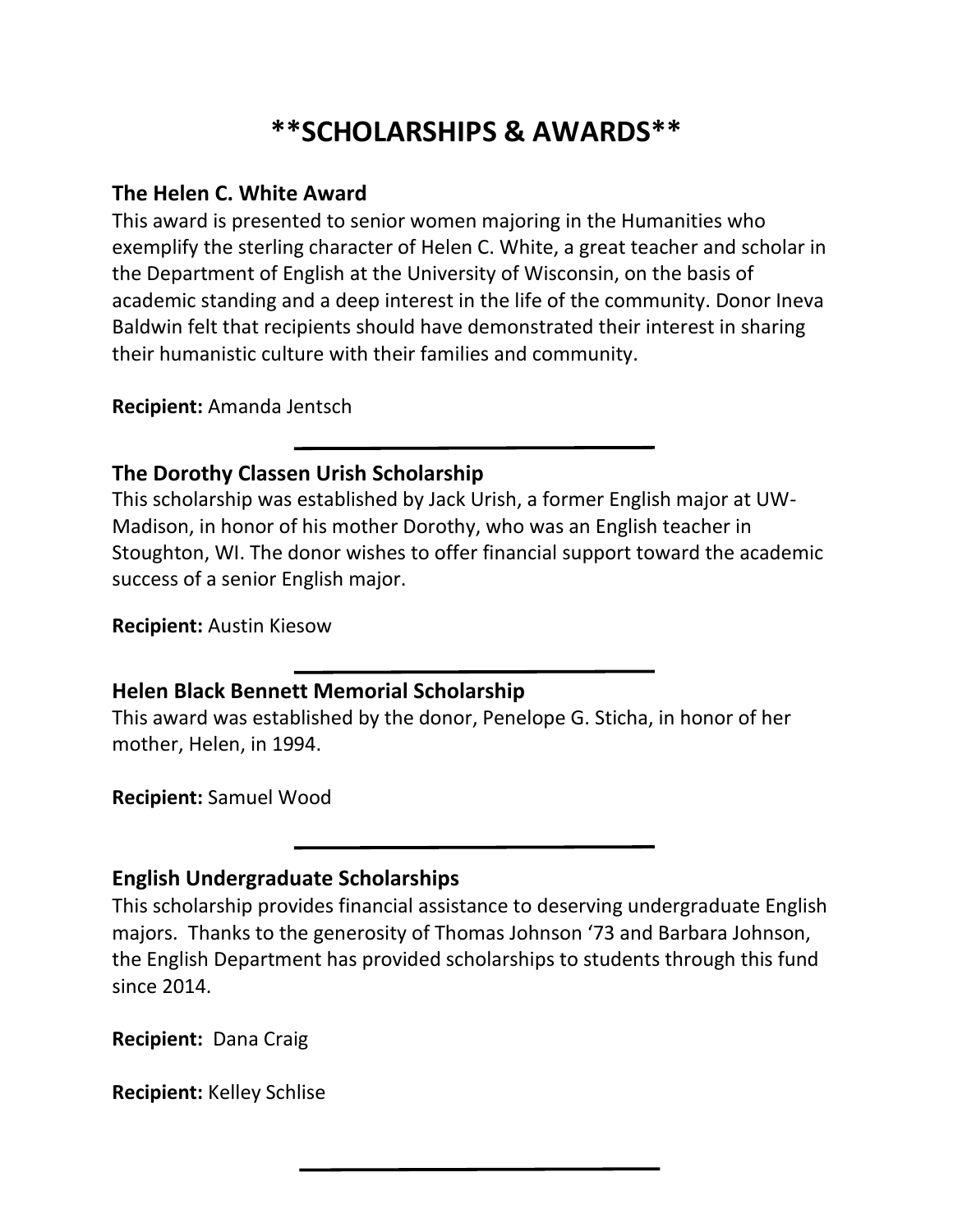#### **Mary Brabyn Wackman Scholarships**

These scholarships were established by Charline M. Wackman, a graduate of the University of Wisconsin in 1961, in honor of her mother, Mary Brabyn Wackman. Awards are based on academic merit and given to English majors who are Wisconsin residents specializing in literature.

**Recipient:** Dana Craig

**Recipient**: Olivia Dunham

**Recipient:** Cole Roecker

**Recipient:** Kelley Schlise

**Recipient**: Samuel Wood

**Recipient:** Julia Zeimentz

#### **McMynn Williams First-Generation College Student Scholarship**

This scholarship recognizes the strength, commitment, and perspective of First-Generation English majors. The English Department Scholarship is awarded on the basis of academic merit and an appreciation of the contributions First-Generation students make in the classroom, the department, the university, and the wider community.

**Recipient:** Anna Watters

#### **Lila Hicks Furber Scholarship**

This award was established in 1995 by Lila Hicks Furber, who graduated with a degree in English from the University of Wisconsin-Madison in 1926. After graduation, Lila became a teacher.

**Recipient:** Cole Roecker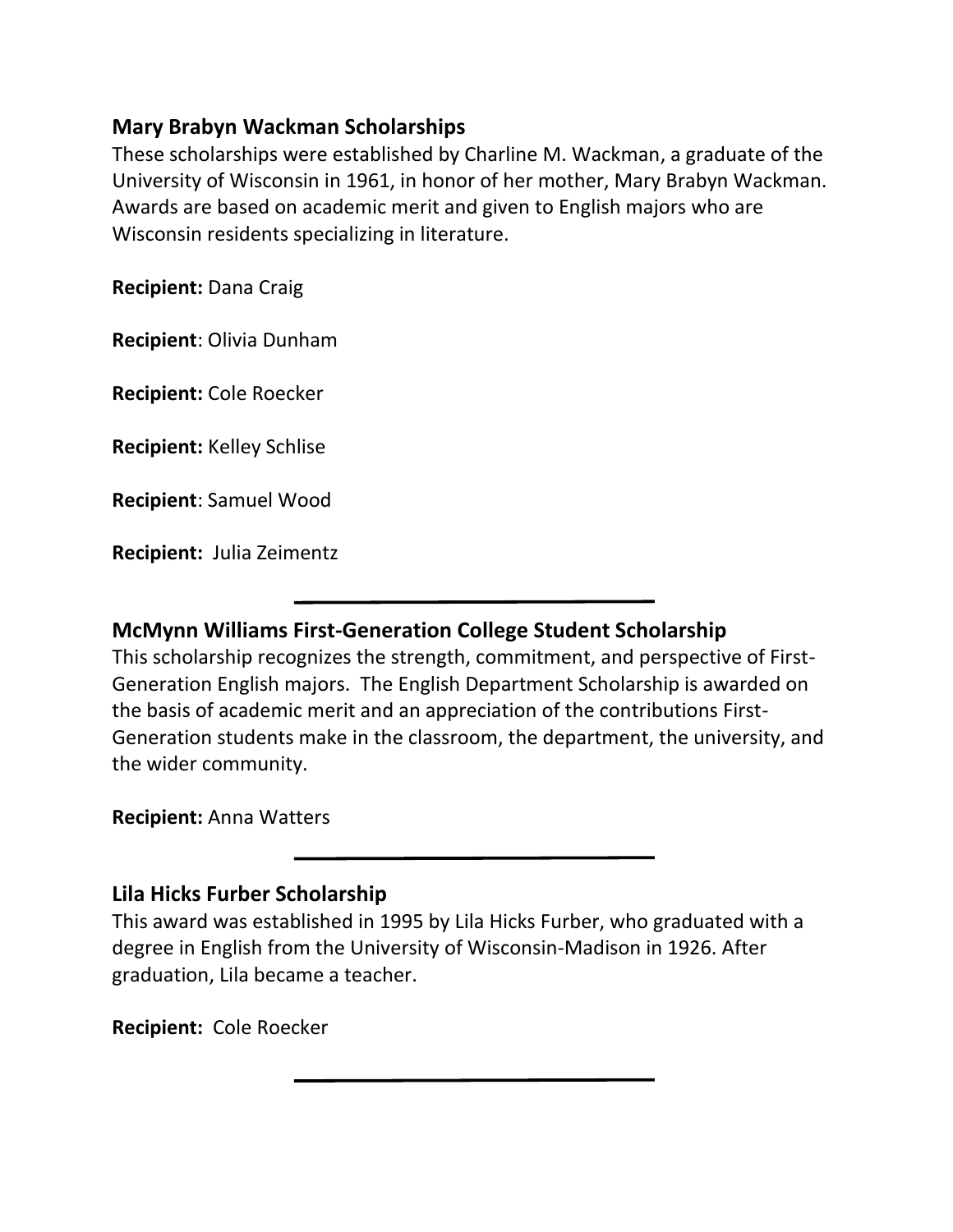#### **Vivian Mowry English Scholarships**

These scholarships are funded through a trust established in 1963 by Vivian Mowry, a 1910 graduate of the University of Wisconsin. Awards are made to English majors on the basis of scholastic proficiency and active participation in campus activities.

**Recipient**: Miriam Engel

**Recipient**: Barbara Hanna

**Recipient**: Amanda Jentsch

**Recipient**: Sini Marcks

**Recipient**: Miles Roth

**Recipient**: Anna Watters

#### **Jeffrey Allen Steele Memorial Scholarship**

This award was established by Jocelyn Riley in 2018 to honor the memory of her husband Jeffrey Allen Steele, a professor in the Department of English, who loved teaching and focused his research and passion on American Literature, particularly on the author and groundbreaking women's rights advocate Margaret Fuller. The scholarship assists accomplished undergraduate students who are enrolled in the Department of English, with a preference for those studying American literature.

**Recipient:** Lindsey Knuth

#### **Mary Ellen Williams Golby Scholarship**

This award was established to recognize an outstanding female English major, with preference for a student from a Targeted Minority.

**Recipient:** Roshnie Rupnarain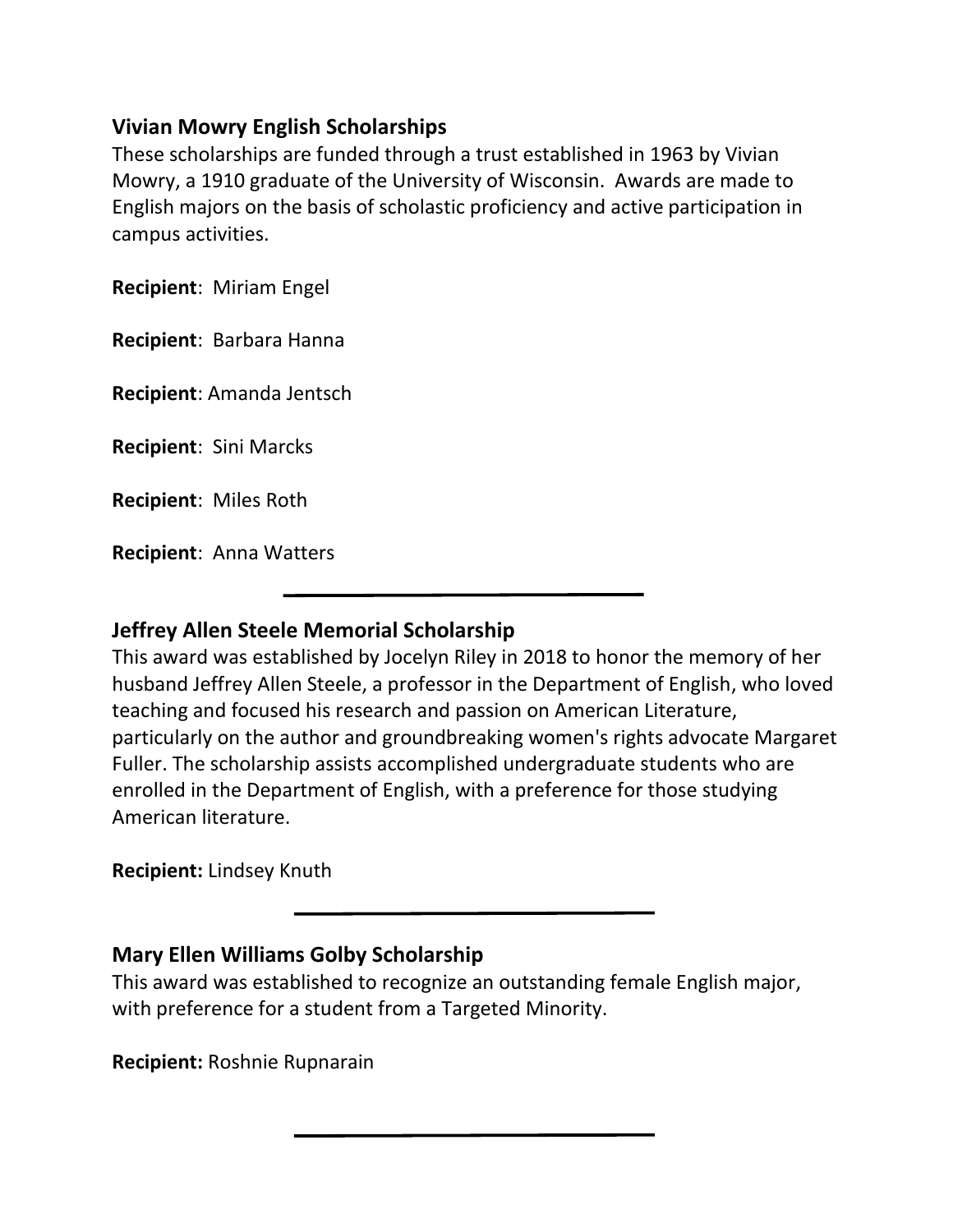## **\*\*Early Career Alumni Award\*\***

The Early Career Alumni Award recognizes alumni who have demonstrated exceptional success in their chosen field within the first ten years after obtaining their degree. This can be demonstrated in several ways. Examples include, but are not limited to, professional achievements, contributions to society, service, or support of the University of Wisconsin.

The honorees demonstrate the value that their English education has had on their lives and the rewarding paths that an English major may take initially upon graduation.

#### **Deshawn McKinney, BA English (Creative Writing) 2017**



Deshawn McKinney is a writer who proudly reps his home of Milwaukee, Wisconsin. A First Wave and PEOPLE scholar, he earned a BA in Creative Writing at the University of Wisconsin-Madison in 2017. He is a recipient of both the Truman Scholarship, which he earned for his grassroots work in Madison, as well as the Marshall Scholarship for graduate study in the United Kingdom. While overseas he earned a Master in Social Policy from the London School of Economics and Political

Science and a Master in Creative Writing - Poetry from the University of East Anglia.

Deshawn has performed for and built with audiences around the world, from Jamaica to England, with his work appearing in journals such as Lolwe and Glass Poetry. His debut chapbook, *father forgive me*, was published by Black Sunflowers Poetry Press in 2021.

Deshawn McKinney serves on the Board of Visitors for Student Affairs at UW and has recently returned to Wisconsin to serve as a Director of Development at the Wisconsin Foundation and Alumni Association.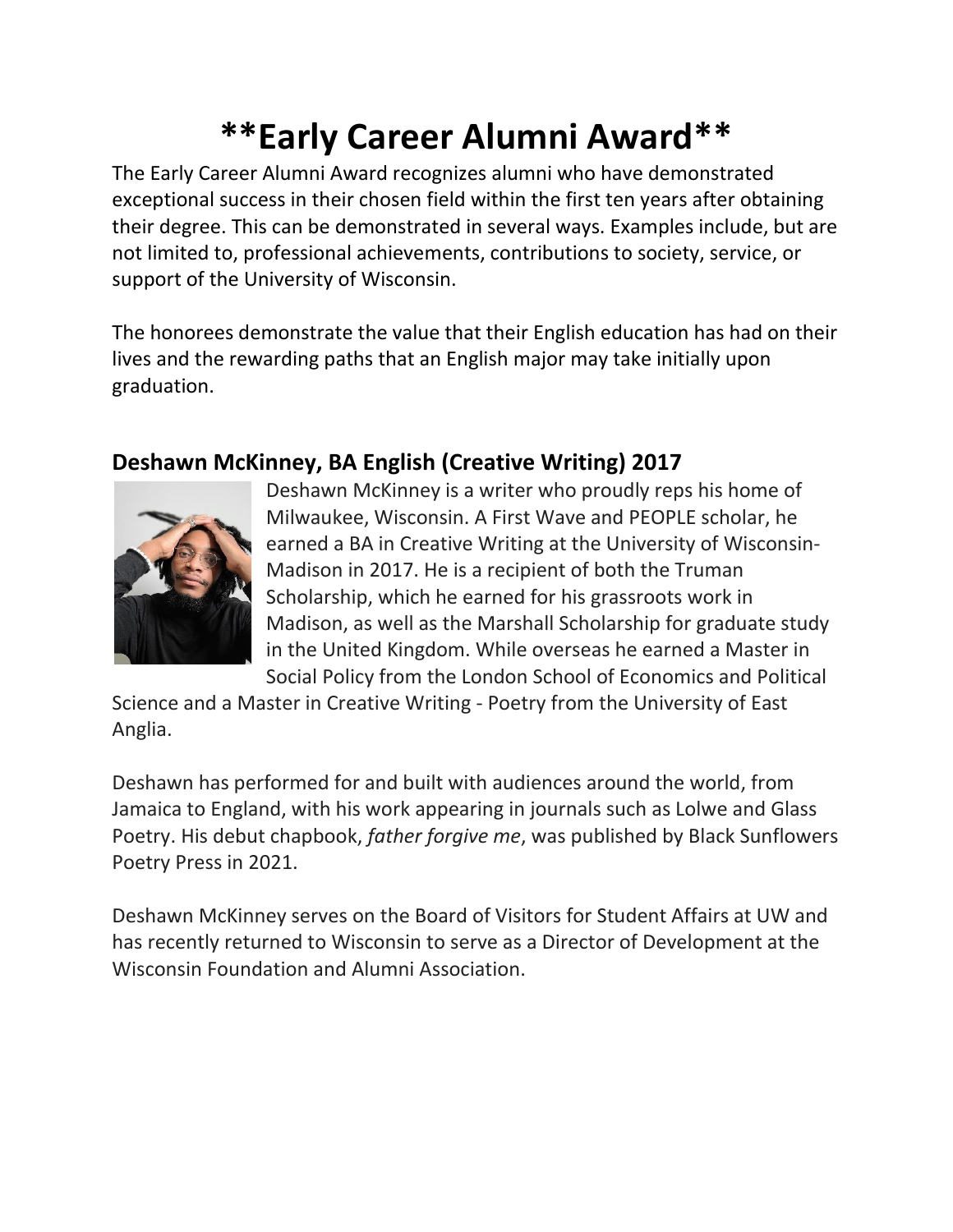#### **Kristin Prewitt, BS English 2013**



Kristin Prewitt grew up in Milwaukee, Wisconsin, and graduated from the University of Wisconsin-Madison with a degree in English. It was as an undergrad that she developed a passion for the nexus between the humanities, health system transformation, and activism. She graduated from the University of South Florida with dual M.D. and M.P.H. in Epidemiology degrees. She is currently an OB/GYN resident physician at Oregon Health & Science University. Her

research interests include high-risk obstetrics, substance use, abortion, and adolescent medicine. Her career has led her to serve on the board of directors for Medical Students for Choice; work at the Florida Department of Health in Infectious Disease Epidemiology; and engage in activism through organizational partnerships and talks. She's most interested in how destigmatized patient care can be a fulcrum for personal healing and social change.

#### **Danez Smith, BA English (Creative Writing) 2012**



Danez Smith is a poet and performer from St. Paul, MN, and a former member of UW-Madison's celebrated First Wave program. They are the author of three award winning poetry books *Homie* (Graywolf Press, 2020), a finalist for the 2020 [National Book Critics Circle](https://en.wikipedia.org/wiki/National_Book_Critics_Circle_Award)  [Award](https://en.wikipedia.org/wiki/National_Book_Critics_Circle_Award) for Poetry, *Don't Call Us Dead* (Graywolf

Press, 2017), a finalist for the National Book Award, and *[insert] boy* (YesYes Books, 2014), winner of the Kate Tufts Discovery Award and the Lambda Literary Award for Gay Poetry. Danez has won many prestigious fellowships from organizatons like the Poetry Foundation, the McKnight Foundation, and the National Endowment for the Arts. Their work has been featured widely including in the New York Times, PBS NewsHour, Best American Poetry, Poetry Magazine, and on the Late Show with Stephen Colbert. They are a member of the Dark Noise Collective and are the co-host of *VS*, a podcast sponsored by the Poetry Foundation and Postloudness.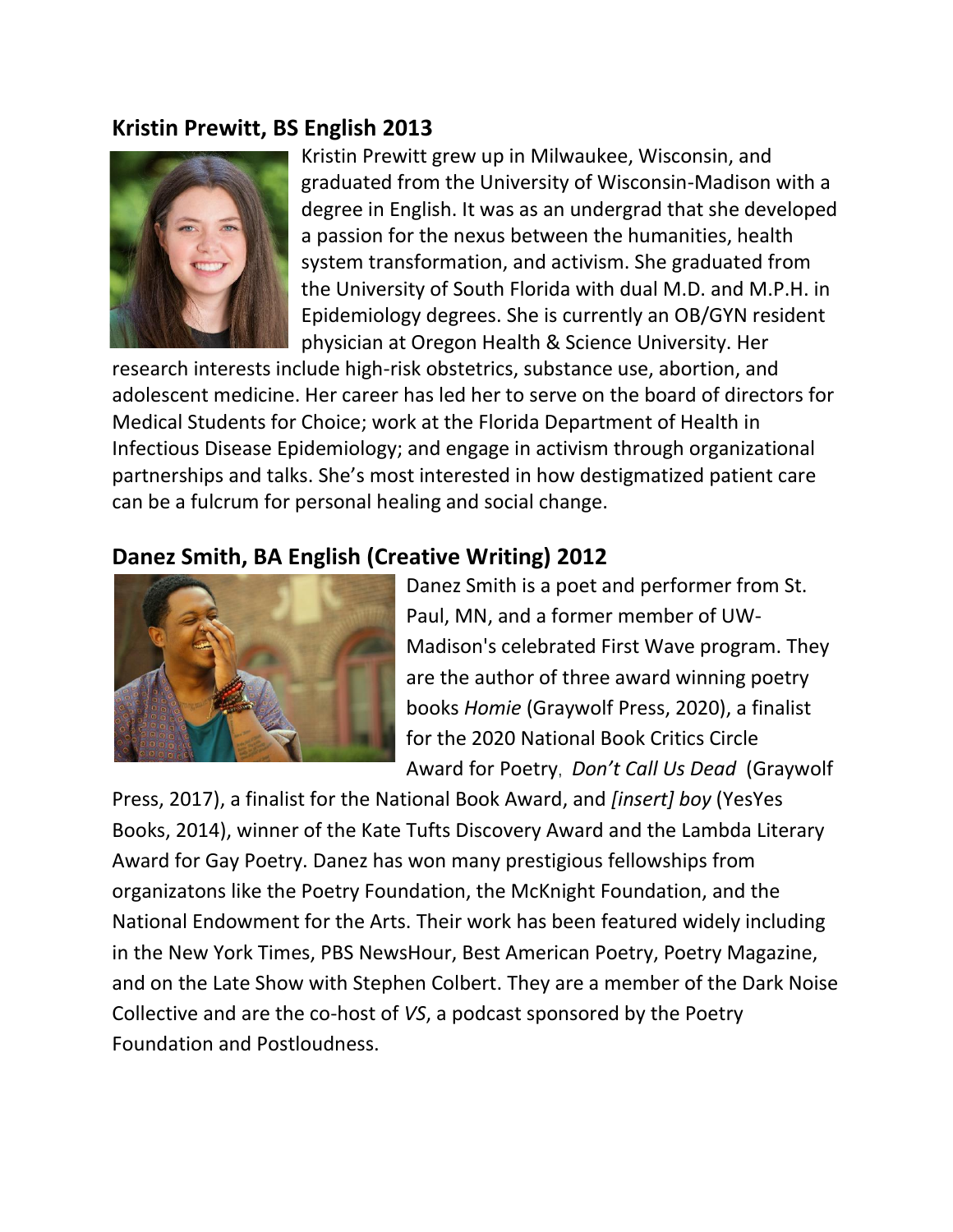## **\*\*Department of English Distinguished Alumni Award\*\***

#### **Dr. Edward S. Holmes, PhD**



Dr. Edward S. Holmes hails from the nation's capital, Washington, D.C. He attended the University of Wisconsin-Madison where he completed his undergraduate degrees in English and political science, a Master of Social Work degree and a PhD in educational

leadership and policy analysis. Dr. Holmes is well known for founding, producing, and directing the Ebony Expression Cultural Awareness Project, a performance arts group for which he received city, county, and congressional recognition. This innovative program was dedicated to the talent development of African American youth and the education of communities across the state about the richness, significance, and contributions of Black culture to American society.

His 40-year career in the Madison community has focused on the implementation of creative community-based arts and educational programs as well as the creation of inclusive, engaging, academically successful public schools. Holmes received Wisconsin's prestigious Milken Educator of the Year award in 2003 for his work in the revitalization of Wright Middle School, Madison Metropolitan School District's first charter school. He went on to successfully lead West High School for a decade, one of the top public high schools in the state and nation. He received Wisconsin's first Martin Luther King Heritage Award for his work at The Neighborhood House and the South Madison Neighborhood Centers, which served some of Madison's first multi-cultural, multi-racial low-income communities.

Dr. Holmes serves as Chief Equity and Innovation Officer at the Overture Center for the Arts and a member of the shared Executive Leadership Team, a creative non-traditional leadership model that challenges the notion that an organization must have a single president and CEO to achieve success.